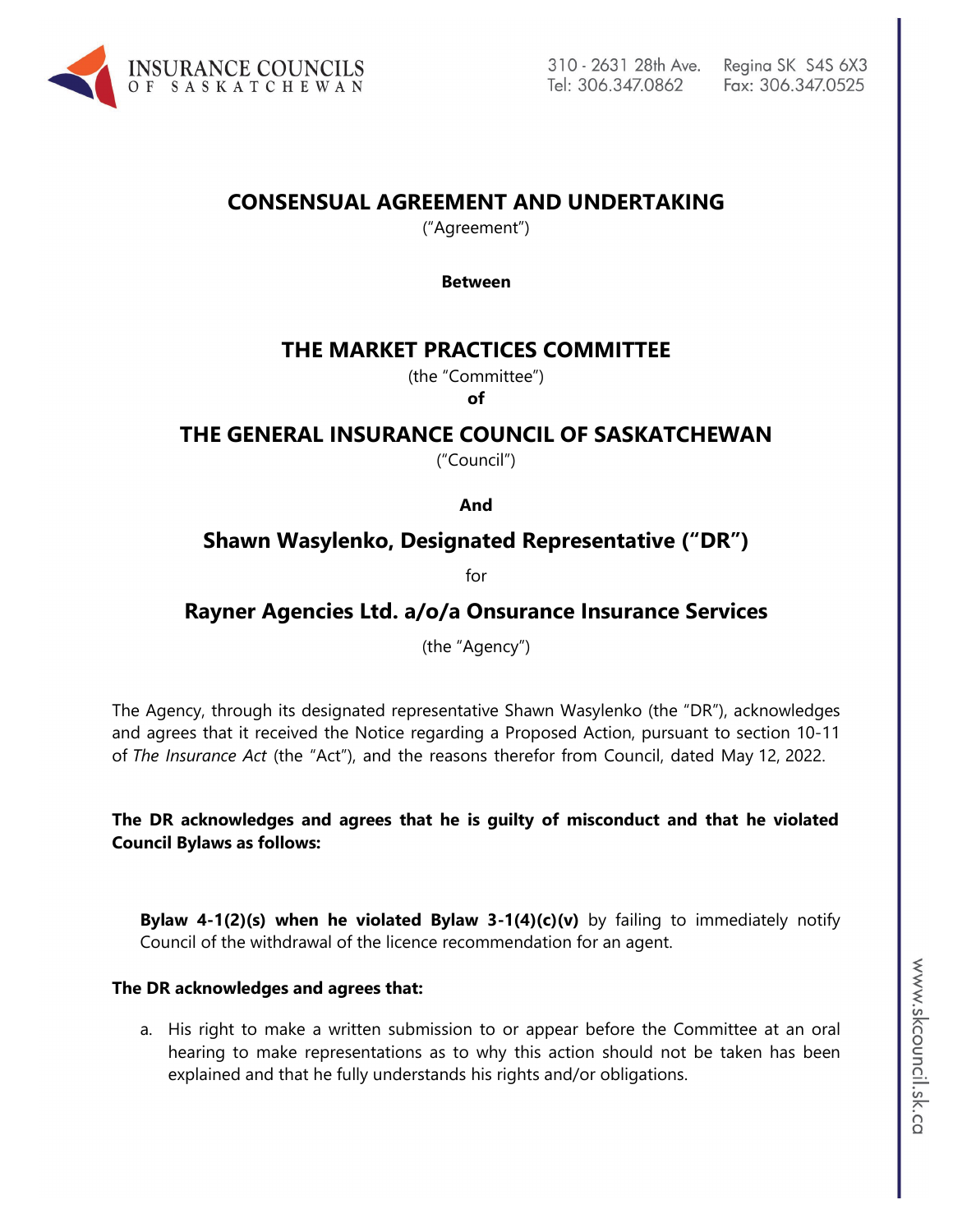

- b. The DR waives his right to make a written submission to the Committee or to appear before the Committee at an oral hearing and chooses to resolve this matter by way of this Agreement and accordingly waives any right of appeal with respect to this action.
- c. This Agreement does not preclude the Council from pursuing any other investigation and/or sanctions against the DR for activities not identified in this Agreement that may be in violation of the Act, *The Insurance Regulations* or Council Bylaws.
- d. The DR has been advised that it is in his best interest to obtain independent legal advice before entering into this Agreement. The DR has either:
	- a. obtained such independent legal advice prior to executing this Agreement; or
	- b. has willingly chosen not to obtain such advice prior to executing this Agreement.
- e. The DR hereby affirms that he has read and understands the terms of this Agreement and is signing it voluntarily on behalf of the Agency.

## **The DR, having waived his rights, accepts and undertakes to fulfill the sanctions imposed by the Committee as follows:**

- a. Pay a penalty in the amount of \$500.00.
- b. Pay the costs of investigation in the amount of 4 hours  $x$  \$110.00 per hour = \$440.00
- c. Pay the fine and costs of investigations (for a total of \$940.00) within 30 days from the date of receipt of this Agreement.